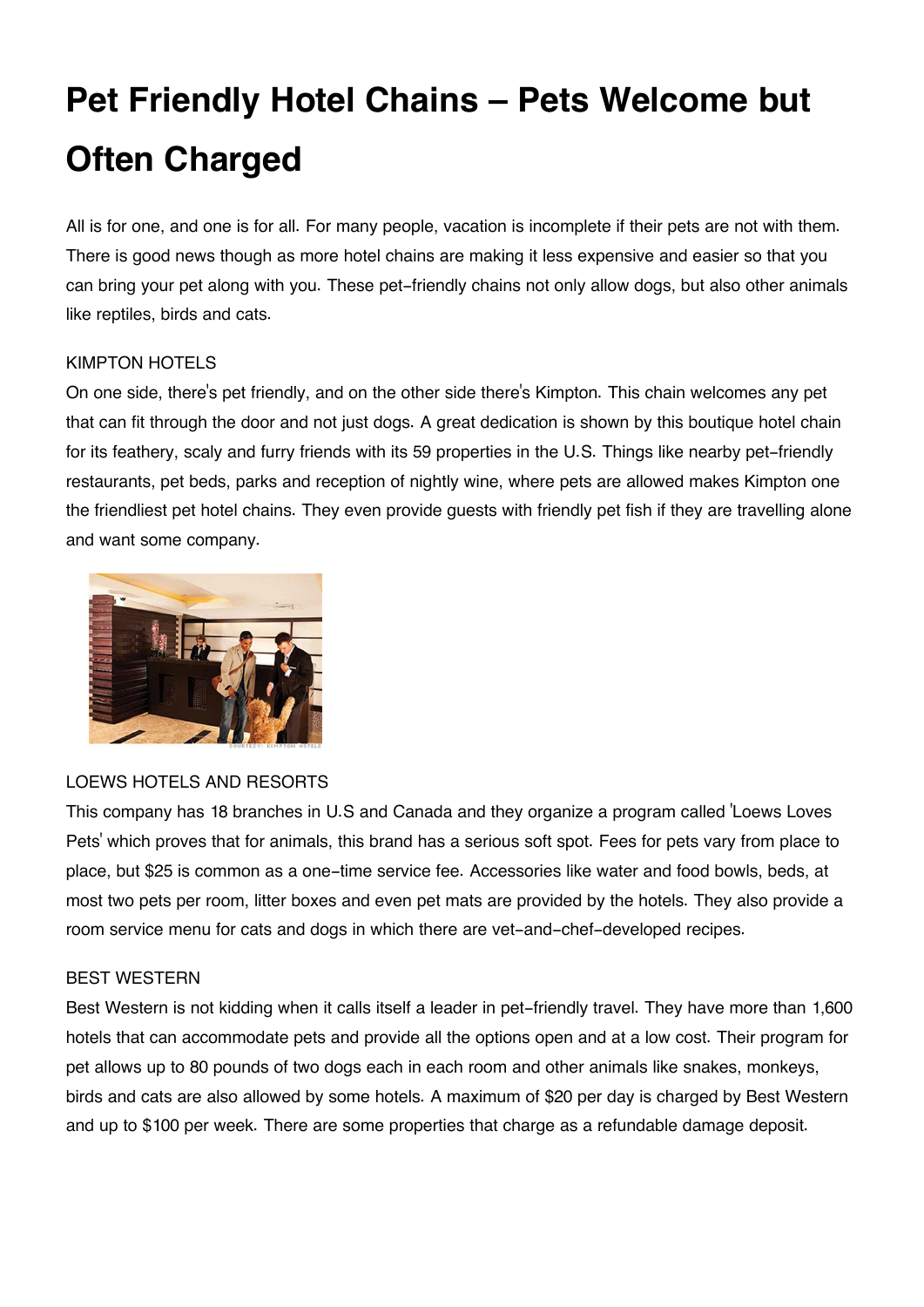

# ACE HOTELS

Seven locations of Ace Hotel – five in U.S. and another in Panama and London – provide a 'pet friendly' option. For the first pet, they charge \$25 for a night and other pets are likely to go free or at a charge of \$10 per night depending on the property.

# FAIRMONT HOTELS AND RESORTS

Dogs are loved so much by Fairmont Hotel that it organizes its own pet program known as a Canine Ambassador program. It includes the Fairmont Hotel Vancouver and the Fairmont Copley Plaza. Any four-legged best friend can be brought by the pet owners in the hotel. Their policies vary from location to location, such as at Battery Wharf in Boston pets under 25 pounds of weight are charged \$25 but they go free at Fairmont Washington, D.C., and Georgetown.

# HOTEL INDIGO

Hotel Indigo's policy is – full bowls and open arms. These hotels welcome dogs with red carpet and treat them with doggie beds. There are more than 3 dozen hotels of this InterContinental brand in the U.S. The cost of treating pets depends on the location but is usually between \$25 and \$75, however some properties charge even \$100 like Sarasota.

# FOUR SEASONS HOTELS AND RESORTS

Pets are accepted by many of Four Seasons hotels and resorts although not all. Pets like dogs and cats up to 15 to 25 pounds are allowed by this luxury brand hotel with room amenities like piddle pads, water bowls and beds. Also, what is pleasant is that pet go for free.



# LA QUINTA

La Quinta specializes on accommodating big dogs. Only four out of 830 U.S. locations of this company don't allow pets – Monterey, California; Manhattan and Queens, New York and San Antonio Conference/Medical Center. There is no extra charge for pets and up to two cats or dogs are allowed in these hotels.